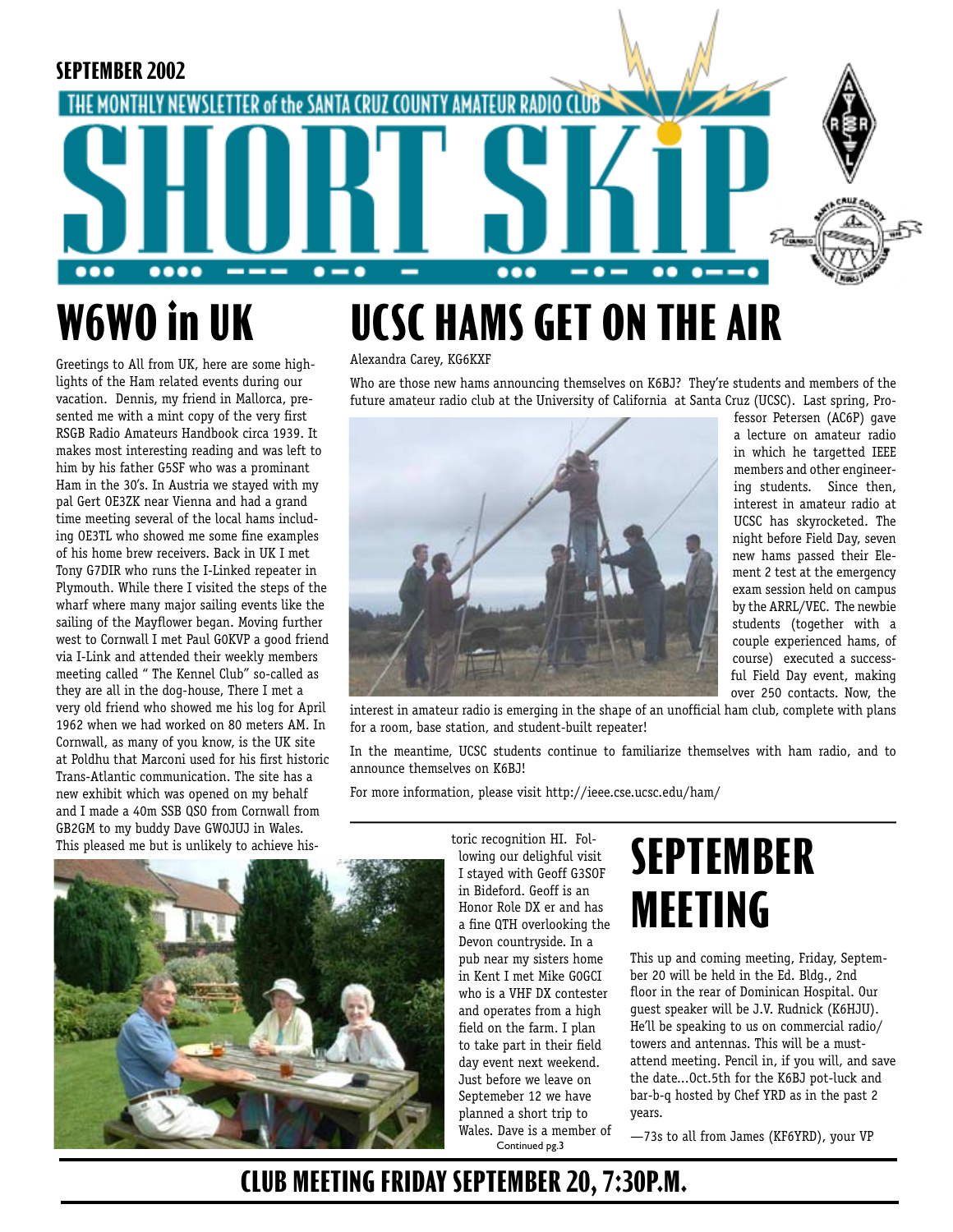# SHORT S



Published 12 times per year. Free to members. Santa Cruz County Amateur Radio Club , Inc. Post Office Box 238 Santa Cruz, CA 95061-0238

Editor and Publisher Ron Baldwin, K6EXT (831) 419-1025 K6EXT@fireclay.com Columnist: Art Lee, WF6P Writer: Ron Skelton, W6WO Distribution: Elaine Pennell, KE6FRA

As of September 10, 2002

MoneyMarket \$2996.84

Checking \$1438.03

Petty Cash \$ 33.20

Total \$4468.07

The treasurer would like to note the generous donations made to the club by Dan AA6GD, Jamie WI6F, and Bob Mostyn W6UQA at the August club meeting.

Jamie and Bob's donations were converted to more than \$100 for the club by Dan at our meeting. Thank you, folks! Anybody else got anything Dan can help with? Let him know.

—the treasurer

### **SENIORAMA**

Once again, it's Seniorama time at the Santa Cruz Civic Auditorium Sept. 18th, 19th, and 20th, and we have a request for 3 operators for each day. Hours, I'm told, are approximately 2:30 p.m. to 4:30 p.m. each day. Anyone who is available and would like to work this event, please contact me either by email, telephone (423-8756), or I monitor K6BJ 2 meters pretty much every evening from about 5:30 to 10 p.m. Need is for two people at the Civic and one person at the bus parking area to co-ordinate arrival of busses at the Civic in order to avoid traffic problems. Thanks for your participation.

73's, Phil KE6UWH, EC, SCARES



Hello fellow radio amateurs! Well there goes the summer and the poor band conditions with it. The seasons indeed are changing and it's time to meet up for another fun meeting at the usual<br>spot. Jim I know has some great plans for our spot. Jim I know has some great plans for our speaker. Sue Ann and her committee will supply the goodies, so all we need is you!

Lots of action is happening in our club. We have gotten some new members and some upgrades. Both Vic(was KG6JOQ now AE6ID) and Barry (was KG6KCP now AE6IL) have

promoted themselves to Amateur Extra. Doesn't get much better than that. Congratulations my friends.

We have a great Autumn to look forward to this year again. Not only the excellent meetings coming up but Jim's famous barbeque in early October(10/05). The ARRL convention Pacificon later in October. Plus the Christmas party in December to finish up the year. As you can see, we have lots of entertainment ahead of us to finish the year. I hope to see you soon.73 Richard KG6AXD



By Art Lee WF6P

For club members who do not have access to K6BJ.org email, here is the latest from Rich, KI6EH. Although this issue of Short Skip will reach you after the Big Basin Park event, future events will be offered of a similar nature. Participation is fun and rewarding both from the standpoint of operating experience and helping in civic matters. As a part of ARES training, public service events are excellent preparation for communications under emergency conditions.

#### **Calling all radio amateurs:**

The Mountain Parks Foundation is in need of amateur radio operators to help with the Big Basin Park Centennial celebration on September 14th and 15th, Saturday & Sunday. Of the One Hundredth Anniversary of Big Basin State Park. This is what I have so far:

There is no cell phone coverage in the park, and the organizers need to staff five positions from 9am to 7pm for both days in order to get as much traffic off the state park net as possible. Food and a place to camp (if you choose to spend the night) will be provided to the volunteers. Five positions for two shifts (5 hour shifts) for two days is 20 shifts. Anyone who can do a shift, or more, please reply to Sherwin MacKenzie, SLV ARES; Email: scmacken@cruzio.com; Phone: 831 335 7450.

ARRL Announces New Gear for ARES Volunteers (Sep 1, 2002) -- ARRL has announced that new gear for Amateur Radio Emergency Service (ARES) volunteers is now available. The initiative to offer stylized ARES gear to volunteers arose during the ARRL Board of Directors' meeting last January--in the wake of Amateur Radio's deep involvement in responding to the September 11 terrorist attacks. The Board asked ARRL staff to look into the possibility of developing distinctive garments for use by ARES team members that would be similar to jackets and vests worn by other public service volunteers.

#### **Amateur radio communicators:**

As you know, I am strongly in favor of quick and easy identification of ARES/ham volunteers in any communications event, public service or emergency. I think it is vitally important for key personnel in an event to be easily recognized.

I think the items offered by ARRL meet the requirement for ARES Identification, especially the orange vest, and you can't beat the price. If you want extra pockets, etc., possibly sew them on yourself or have a special vest made, but for general use, the ARRL vests are fine.

I urge you to purchase a vest from ARRL and have it ready when called upon for emergency or public service communications.

73,

Rich Hanset, KI6EH DEC, Santa Cruz County ARES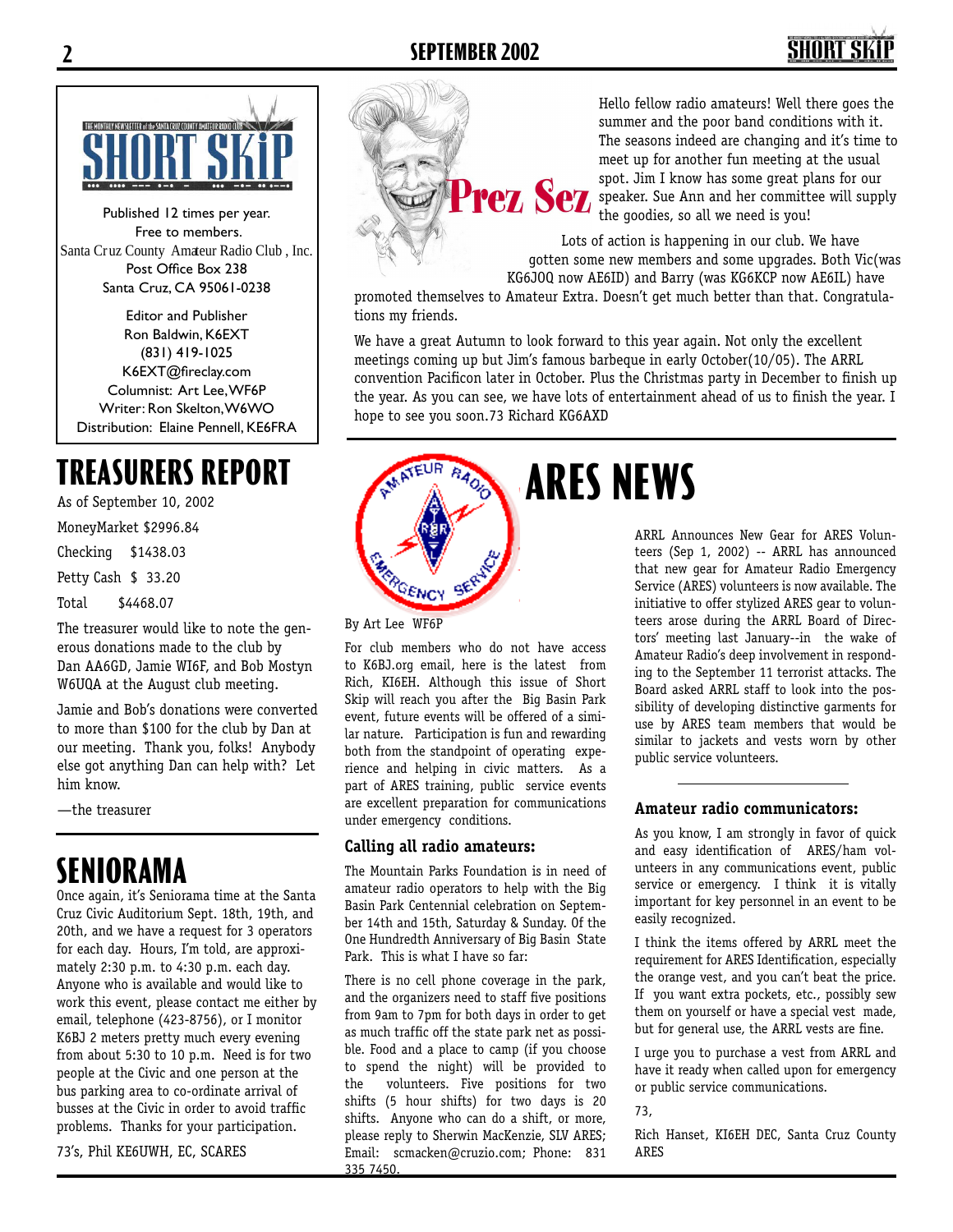## **SHORT SKII**



Our August meeting was fun with members sharing their experiences with antennas. Bruce Hawkins, AC6DN, entertained us again with his humor and a presentation of mobile antennas he has known and loved. He was followed by Jeff Liebermann, WB6SSY, giving us a bit on antenna theory, power, lobes and problems. Steve Smardan, N6TGM, finished with his topic, sailboat antennas. We had about 40 to 50 members present, plenty of coffee and refreshments. President Richard, KG6AXD, kicked off the meeting with self-introductions and his usual thought-provoking questions. With thinking juices flowing, we all have to come up with personal answers. He asked, "In ham radio, what are you good at and what goals would you like to attain?" There were a lot of laughs as well as insightful answers, plus, it is a good way to meet each other.

I am writing this from Fresno, the QTH of my brother-in-law Frank, KB6TZA. A few years back we rigged a random wire antenna on the outside wall of his apartment complex up only as far as we could reach. We were concerned that the manager would object, although we blended the wire in with the color scheme. Painters solved that problem further when they painted the building six months later, antenna and all. It works fine (maybe the paint helped!) and I was able to get out this morning to check in with my Maritime Mobile net. Tuning the old Yaesu FT-301D was fun with a manual external tuner. It required a bit more peaking and tweaking than the auto tuners I am used to. I can only get about 45 watts out, but that was enough.

My XYL Donna, AB6XJ, and I had an eyeball QSO with Zachary Furhling, KD6DXA, last week. He is a new student at UCSC, working on his PhD. He was looking for an apartment for the upcoming semester. He sat down at my 1907 Hardman grand piano and banged out a bunch of vintage tunes written by Mozart, Bach and Beethoven. He could really make those (real) ivories knock out neat chords and tones. Zachary and I worked a couple of CW QSOs recently. He, from Vacaville, and me from Sacramento and Santa Cruz. He said his code was a bit rusty so we started at a nice pace of 10 wpm, ended up at a comfortable 13. He has a smooth fist, error free, on a straight key.

### **SEPTEMBER 2002 3**

I am in enjoying my friendship with Steve, AC6P, and his XYL Suellene, KG6MBT. They attended our August club meeting and joined the pizza crowd after the meeting. On Saturday they attended the SLVARC club picnic also attended by JV Rudnick, Al and Carol Marconette. Said Suellene, "I had a great time meeting and chatting with Elaine Pennell, KE6FRA, and found we have a lot in common." Suellene claims not to be a quilter and says, "I do quilting, but don't consider myself a quilter." I think she is being modest about her needlework skills. She has written a couple of children's books that I urge her to get out to publishers. A CPA, she also sketches and paints beautiful pictures. A few weeks ago, she came up on 40 meters with me in Sacramento. Steve was control operator. Donna's brother Frank, KB6TZA, joined us from Fresno for a 3-way! That was his first time on the air! See, Suellene, the power of a YL on ham radio!

Was in the yacht harbor helping Terry Parks, N6NUN, replace his anchor windlass. Steve Smardan, N6TGM, paddled by in his canoe and hailed us. Later, we three took Terry's Hatteras 53 down to Capitola Cove to test the anchor. At first the anchor dragged on the rocky bottom so we let out another 100 feet of chain before it grabbed. Steve and I worked together to make sure it held, then joined Terry on the fantail for a brew and a comfortable hour of relaxation. When we hoisted anchor, the electric windlass worked great so we stuck poor Steve down in the cramped chain locker to stack the chain as it came in. We dragged up a bunch of kelp on the anchor until Steve leaned over the bowsprit and cleared it. Steve was great, jumping to the dock to tend our lines. Steve lives aboard his Catalina 36 on X dock.

 After a heads up from Cap, KE6AFE, on our K6BJ net, I attended the September meeting of the San Lorenzo Valley club. With about 40 members and guests present, Alan Maenchen, AD6E, gave us a fine presentation of his DXpedition to Cocos Island, off the shores of Costa Rica. Allen is not new to islands. He spent four years in the Navy as a radioman stationed in the Philippines. It was a great evening and JV Rudnick, K6HJU, club president, is doing an excellent job. Suellene, KG6MBT, was elected Secretary and assistant/backup Treasurer.

Another Small World story: In Sacramento I met a fellow shooter at the rifle range. Turns out he is a ham, Harvey Holcomb, KF6KFN. Harvey was in Vietnam in 1970 when I was, only he was in the jungle with the Marines. Harvey is the instructor for the Shotgun Team and a competition shooter. I asked if he competed against clubs around Gilroy or San Jose, mentioning my friend Dennis Fazzio, husband of pianist Candace. Harvey thought for a moment, then replied, "Sure, I know Dennis!" Dennis is a retired IBM engineer so will have no problem getting a ham ticket.

#### **W6WO cont.**

their prestigious choir and they have invited us to a special performance on our behalf. Jean and I will be back in W6 on Septemebr 12 having very many fond memories but will have to pay pennance for the many big meals and cream teas. 73 and BCNU Ron W6WO

### **California QSO Party**

Sponsored by the Northern California Contest Club (NCCC), see complete rules at http://www.cqp.org/

- 1600Z October 5, 2002 until 2200Z October 6, 2002.
- Single op, multi-single, multi-multi, CA county expedition, mobile, and Novice/ Tech. 160 80 40 20 15 10 6 2 meters.
- Send QSO number and CA county. If you're outside of California, send

the QSO number and your state/province/ DXCC country.

- Single ops are limited to 24 hours. Multi-singles have a 10-minute rule. Single ops and multi-single are limited to one transmitted signal at a time.
- CW QSOs must be made in CW subbands, except on 160 meters.
- Work stations once per band/mode, work CA stations again as they change counties. A CA station on a county line counts for 1 QSO but multiple counties.
- CW 1.805 and 40 kHz up; phone 1.850 3.850 7.230 14.250 21.300 28.450; Novice - 10 kHz up and 28.450.
- Score 2 pts/QSO on phone and 3 pts/ QSO on CW. Final score is QSO points multiplied by CA counties (max 58). CA stations multiply QSO points by states and VE sections (max 58).
- Hundreds of awards, certificates, plaques and bottles of wine.
- Free CQP logging/scoring software (DOS and Windows): http://www.cqp.org/ Software.html
- Send logs to Alan Maenchen, AD6E, 3330 Farthing Way, San Jose, CA 95132 or email to cqp@contesting.com; http:// www.cqp.org/
- —Marc, W6ZZZ
- (NCCC CQP Publicity Assistant)